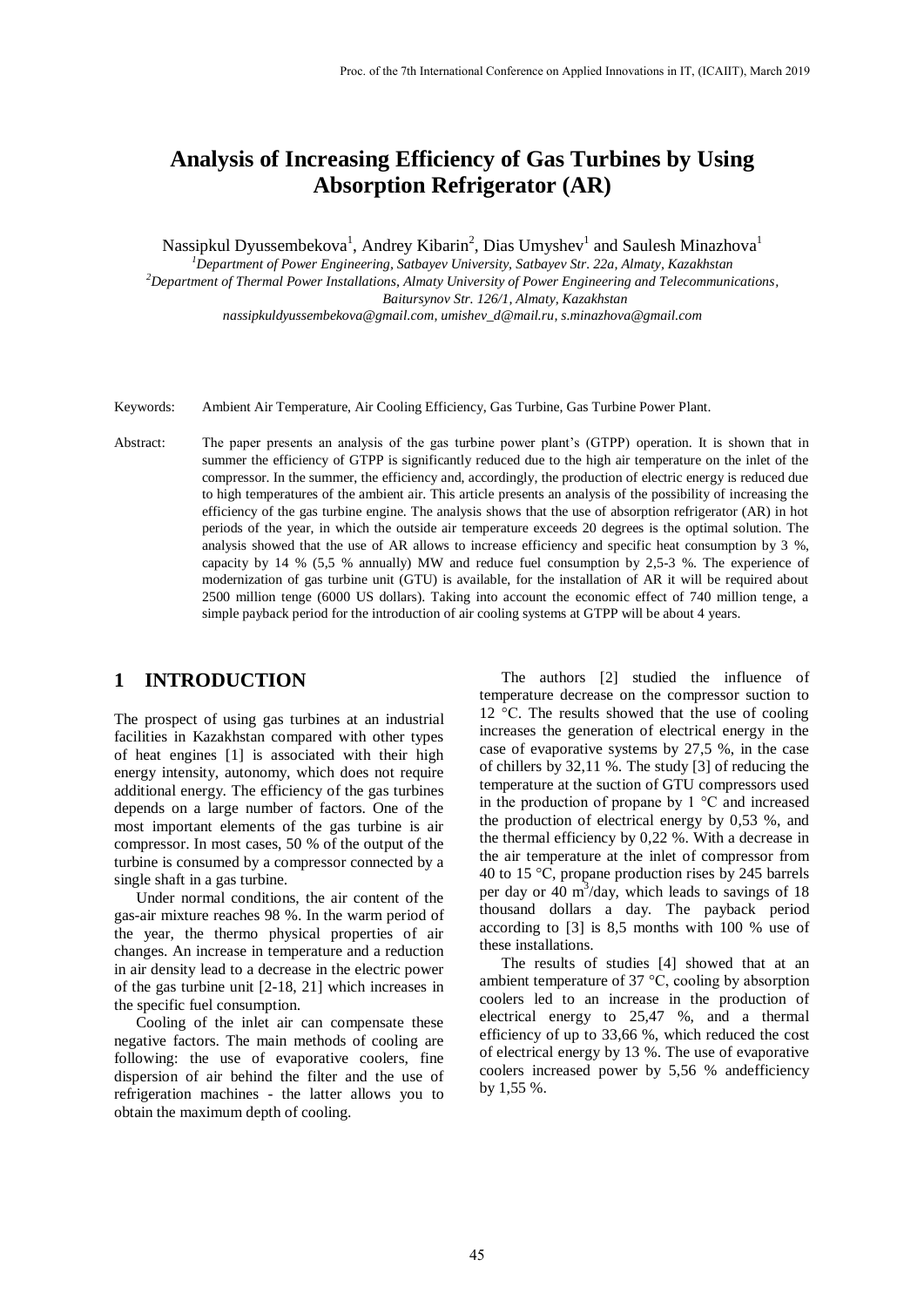The authors of [5] showed that at a temperature before the turbine is equal to 1700 K, a compression ratio of 23 and an ambient temperature of 313 K with the use of vapor compression coolers, the generation of electrical energy increased by 18,4 %, and the efficiency increased by 4,18 %. However, it is noted that in geographic regions with low relative humidity and low temperatures, the preferred scheme is the use of vapor compression units

The authors [6] presented a new type of coolers, which is called indirect evaporative cooling system. This system is a humidifier and a vapor compression unit. At 45 °C the use of this cooler led to an increase in power by 15 % and efficiency by 9 %. The use of these chillers with mechanical chillers (dry cooling towers) resulted in a power increase of power by 7,81 % and an efficiency by 2,24 %. But the latter have a higher cost, which increases the payback period.

Articles [7-8] present the results of the study of evaporative coolers at the inlet to gas turbine plants with steam injection. The results showed that by using the evaporative coolers, the efficiency of the turbine increased by 6,91 %, and the electric power by 16,42 % for simple cycles, and for the combinedcycle plant, the power increased by 17,34 %.

In addition to these authors, there are many different ways to increase the efficiency of the turbine, by reducing the air temperature at the entrance to the gas turbine unit [9-15]. Especially interesting the use of ammonium-water absorption cooler in [13]. Energy and exergetic analyzes showed that the heat station produced an additional 9440 kW of energy, thereby increasing the thermal efficiency by 1,193 % and the exergy efficiency by 1,133 %. In winter time, the increase in power does not exceed 400 kW.

The article analyzes the operation of the GTPP at an industrial facility. All data are taken from the equipment passports and the results of the energy analysis.

#### **2 ANALYSIS OF POWER GENERATION**

The main purpose of GTPP is the supply of electric energy, the excess amount of electric energy is intended for export. According to 2017, electricity for production needs is 75 %, and electricity exports are 25 %.

There is no system for utilizing the heat of exhaust gases after GTU. In the design documentation of the power plant, it is stipulated that in the future the system of using the heat of exhaust gases after turbines should be introduced.

# **3 ANALYZED AIR COOLING SYSTEM**

Cooling with a secondary coolant (cold water). This cooling is combined with energy conservation systems or with cooling heat exchangers, the refrigerant into which is supplied directly from the chiller. Unlike direct refrigerant cooling, these systems consume the energy of the pumps. Due to the fact that the piping of the direct cooling systems is low (due to the standard chiller size), and the cold water circulates in the channels under low pressure more freely in comparison with the primary refrigerant, the system is practically protected from leaks. In addition, it is easy to install, maintain and operate. Such systems are most preferably used in GTUs operating in the base mode for a long period of time.

As the source of heat, AR uses the heat of the exhaust gases GTU, steam or hot water. The AR scheme is shown in Figure 1.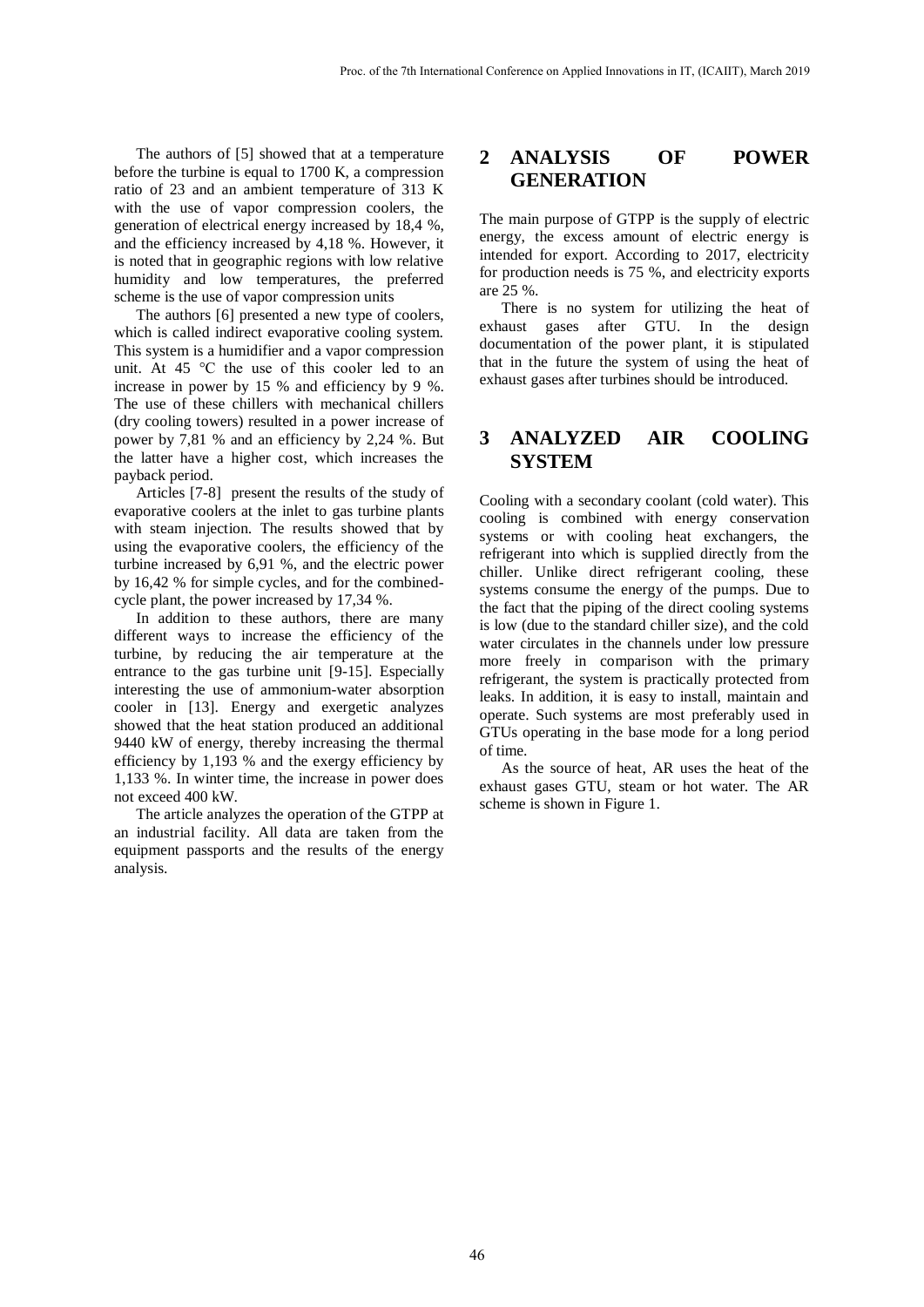

Figure 1: Structural scheme of AR.

# **4 MATHEMATICAL MODELING**

A gas turbine is a heat engine that converts chemical energy of the fuel into potential energy and after that potential energy into a mechanical energy. Depending on what is installed on the turbine shaft, this can be electrical energy or mechanical compression energy of the compressor. The gas turbine consists of three main elements: an air compressor, a combustion chamber and a gas turbine itself. The principle of the gas turbine operation is as follows: from the atmosphere, the air is taken up by the compressor, after which it is supplied to the combustion chamber at elevated pressure, where liquid or gaseous fuel is simultaneously supplied from the gas compressor. In the combustion chamber the air is divided into two streams: one stream in the amount necessary for combustion enters the fire tube, the second flows around the flame tube from the outside and is mixed with the combustion products to decrease from the

temperature. The combustion process in the chamber occurs at an almost constant pressure.

The gas, obtained after mixing and combustion, enters the gas turbine, expanding, completing the work, then discharging into the atmosphere (Fig. 2).

Unlike the steam-turbine unit, the GTU's useful power is 30-50 % of the turbine's power. The useful power fraction can be increased by increasing the gas temperature in front of the turbine or by lowering the temperature of the air sucked in by the compressor. In the second case, the work required to compress the air in the compressor is reduced.

In mathematical modeling, Water Steam Pro program [22] was used, which allows to calculate the parameters of gases, in particular air and combustion products. Before the analysis, the results obtained by the program were compared with the passport data of gas turbine units. The results are shown in Figure 3. The error in the data does not exceed 4%, which indicates a sufficiently reliability.

The calculation of gas turbine units main parameters, such as efficiency, power were calculated according to [4, 22-27].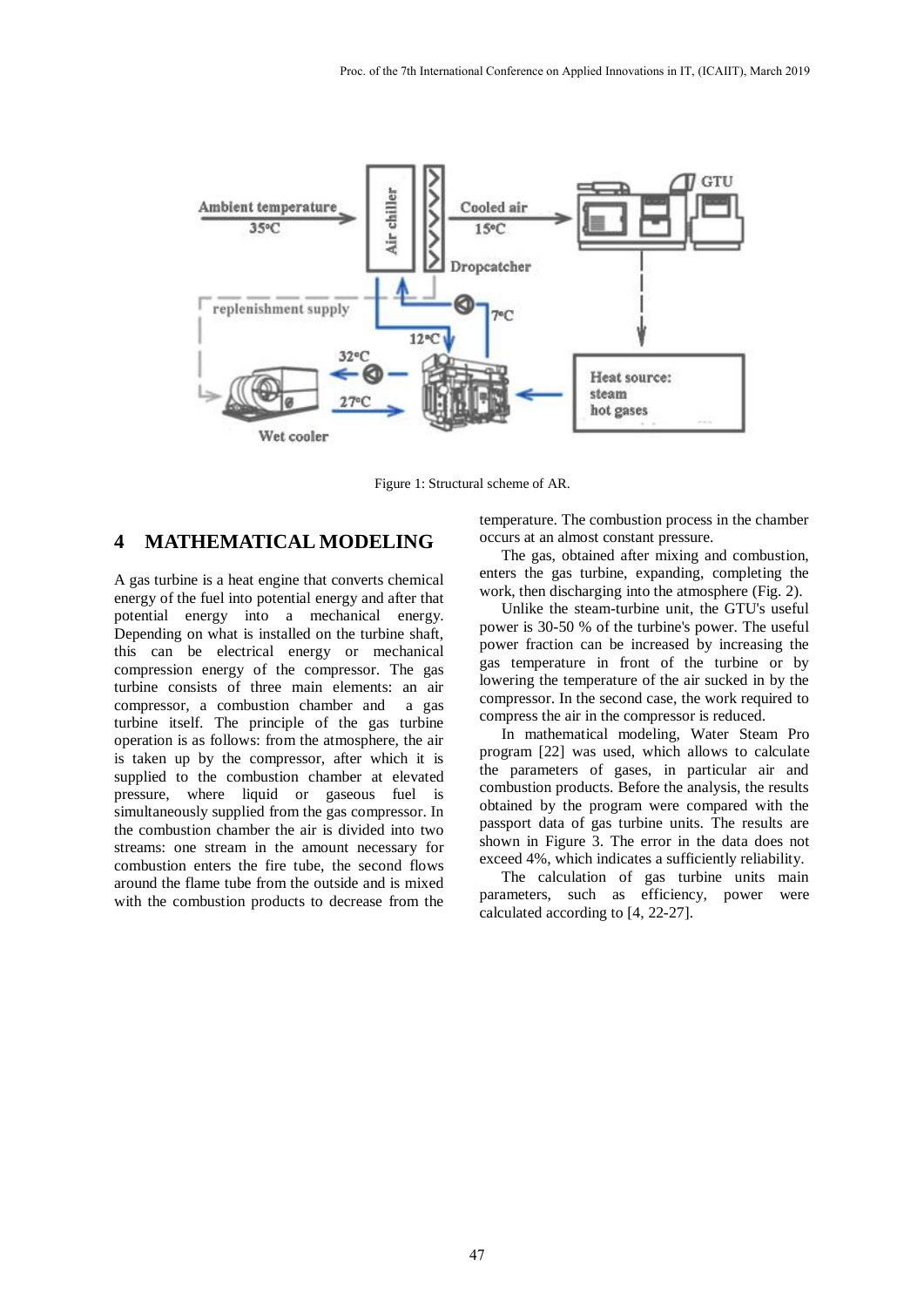

Figure 2: Schematic diagram the gas turbine.



Figure 3: Approbation of the program for calculations.

## **5 RESULTS**

Figure 4 presents an analysis of the power calculation for various real statistics on the outdoor air temperature in Western Kazakhstan, where gas turbine plants are operated. It can be seen from the graphs that when the temperature rises above 21 degrees there is a significant drop in power up to 7 MW. This is due to the increase in air temperature, which leads to an increase in the specific operation of the compressor.

Figure 4 shows that when AR is used, it is possible to reduce the temperature at the compressor inlet to an optimum of 15 °C. This allows to significantly increase turbine power. Taking into account the fact that AR does not need high power, this circumstance indicates a great potential for implementation. In the hottest period, the power difference is 7 MW, which is a significant indicator.The average increase in power in hot period is 14 %, the average annual increase in power is equal to 5,5 %.



Figure 4: Power depending on air temperature.

Figure 5 shows the dependence of the efficiency of GTU on the outside air temperature. As can be seen from the figure, in the hot months, there is a significant reduction in efficiency up to 3 %. This is particularly noticeable in the range 21-18 ° C. The use of AR allows a significant increase in efficiency in a hot period of time. In the rest of the time, it is assumed that AR will be shut off or else cold will be used elsewhere.



Figure 5: Dependence of efficiency from ambient air temperature.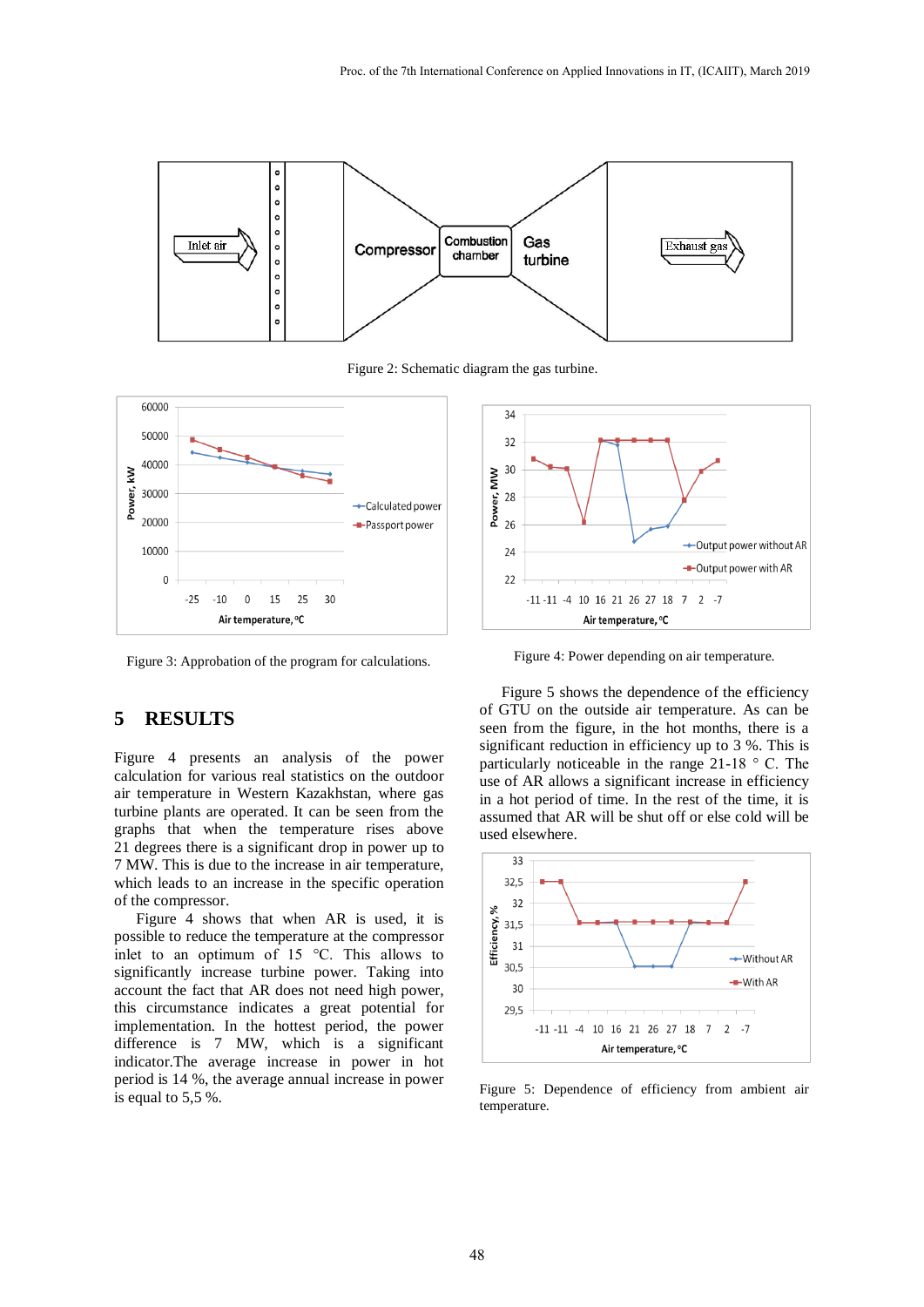Figure 6 shows the dependence of the specific heat consumption on energy production. As can be seen from the graphs, the presence of AR allows a significant reduction in the specific heat consumption. In the hot period between 16 and 18 degrees, the average heat consumption is reduced by 3 %.



Figure 6: Specific heat consumption.

Reducing the specific heat consumption leads to a significant reduction in fuel consumption (Fig. 7). In hot months, the difference is 2,5-3 %. Considering the number of hours that fall for a hot period of 2160 hours, the annual fuel economy is 14,2 thousand  $m^3$ .



Figure 7: Fuel consumption per second.

# **6 ANALYSIS OF THE POSSIBILITY OF INCREASING THE EFFICIENCY OF GTTP**

As the temperature increases, the specific heat consumption increases, which in turn leads to a decrease in the efficiency by 4 %. This negative

factor can be eliminated by cooling the air supplied to the gas turbine.

For climatic conditions of the Republic of Kazakhstan, the period of demanded air cooling at the entrance to the turbine will be the end of April - September, that is, about 150 days. If we assume an average power increase of 14 %, then the additional power will be:

$$
\Delta P = P_{\text{guar}} * 0,14 * 150 * 24 = 504 P_{\text{guar}} MWh
$$

Let, for example, the guaranteed capacity of four operating turbines  $P_{\text{max}} = 147$  MW, then an additional GTPP will be produced in a year:

$$
\Delta P_{annual} = 147*0,14*150*24 = 74088 \text{ MWh}
$$

Taking the cost of electricity at the level of 10 tenge (3 US cents) per kWh, we will get an economic effect at the level of:

$$
E_{\text{annual}} = 74088*10 = 740880
$$
 thousand tenge (1949684 US dollars)

At the same time, for the life cycle of the air cooling system (about 30 years), the GTPP will additionally generate about 1270,000 MWh of electric energy.

## **7 CONCLUSION**

The analysis shows that the use of AR in hot periods of the year, in which the outside air temperature exceeds 20 degrees is the optimal solution. The analysis showed that the use of AR allows to increase efficiency and specific heat consumption by 3%, capacity by 14 % (5,5 % annually) MW and reduce fuel consumption by 2,5-3 %. The experience of modernization of GTU is available, for the installation of AR it will be required about 2500 million tenge (6000 US dollars). Taking into account the economic effect of 740 million tenge, a simple payback period for the introduction of air cooling systems at GTPP will be about 4 years.

#### **REFERENCES**

- [1] D.R. Umyshev, N.K. Dyussembekova, A.A. Zhumatova and S.A. Minazhova, "Analysis of the possibility of using solar power plants on the basis of the Stirling engine in Kazakhstan", Revista Espacios, vol. 40(27), pp.19-26, August 2019.
- [2] S. Nahar, O. Kamal, D. Asmara, S. Mohd, S. Mohd, F. Danny, T. Hong, K. Mohd and K.Y. Yusof, "Feasibility Study of Turbine Inlet Air Cooling using